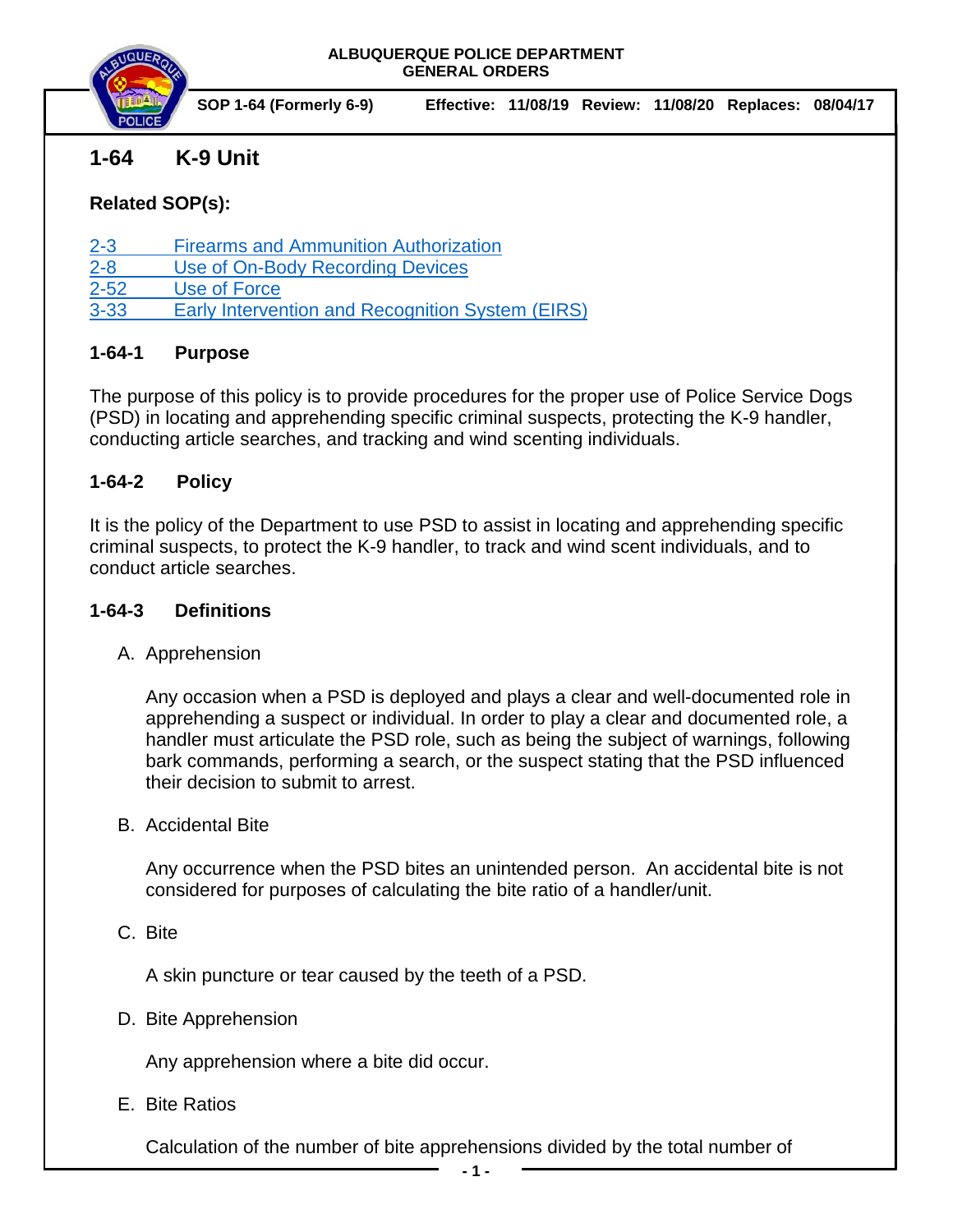



 **SOP 1-64 (Formerly 6-9) Effective: 11/08/19 Review: 11/08/20 Replaces: 08/04/17**

apprehensions for a given time period. For the purpose of this calculation, PSD bites will not include accidental or directed bites.

F. PSD Caused Injury

Any injury caused by a PSD that is not a bite. This includes knocking a person down, scratching, and/or causing abrasions.

### G. Deployment

Any situation, except an on-leash article search, where a PSD is brought to the scene and is used in an attempt to locate or apprehend a suspect, whether or not a suspect is located or apprehended.

H. Directed Bite

When a handler directs a PSD to bite a visually identified individual. A directed bite will be investigated as a use of force. If a bite occurs, this investigation will be conducted as a serious use of force investigation.

I. Handler

A certified K-9 Unit handler assigned to a particular PSD who deploys with that PSD and is responsible for the PSD's 24-7 care.

J. Police Service Dogs

PSD assigned to the K-9 Unit after meeting the selection standards and certification requirements as established by the Department's Tactical Section – K-9 Unit.

K. Search

When a PSD is deployed into a search area or structure, commercial or residential, to look for and find a specific suspect of a specific crime, or is utilized to ensure that the area/structure is clear of any criminal suspect who may be hiding from law enforcement or evading capture.

### **1-64-4 Rules and Responsibilities**

- A. Use of the PSD as a Force Option
	- 1. Any time an officer within the K-9 Unit is required to use force, the force used will be in accordance with Department SOP – Use of Force General, all applicable laws, and the United States Constitution.
	- 2. Use of the PSD as a tactic may range from the simple presence of the PSD to a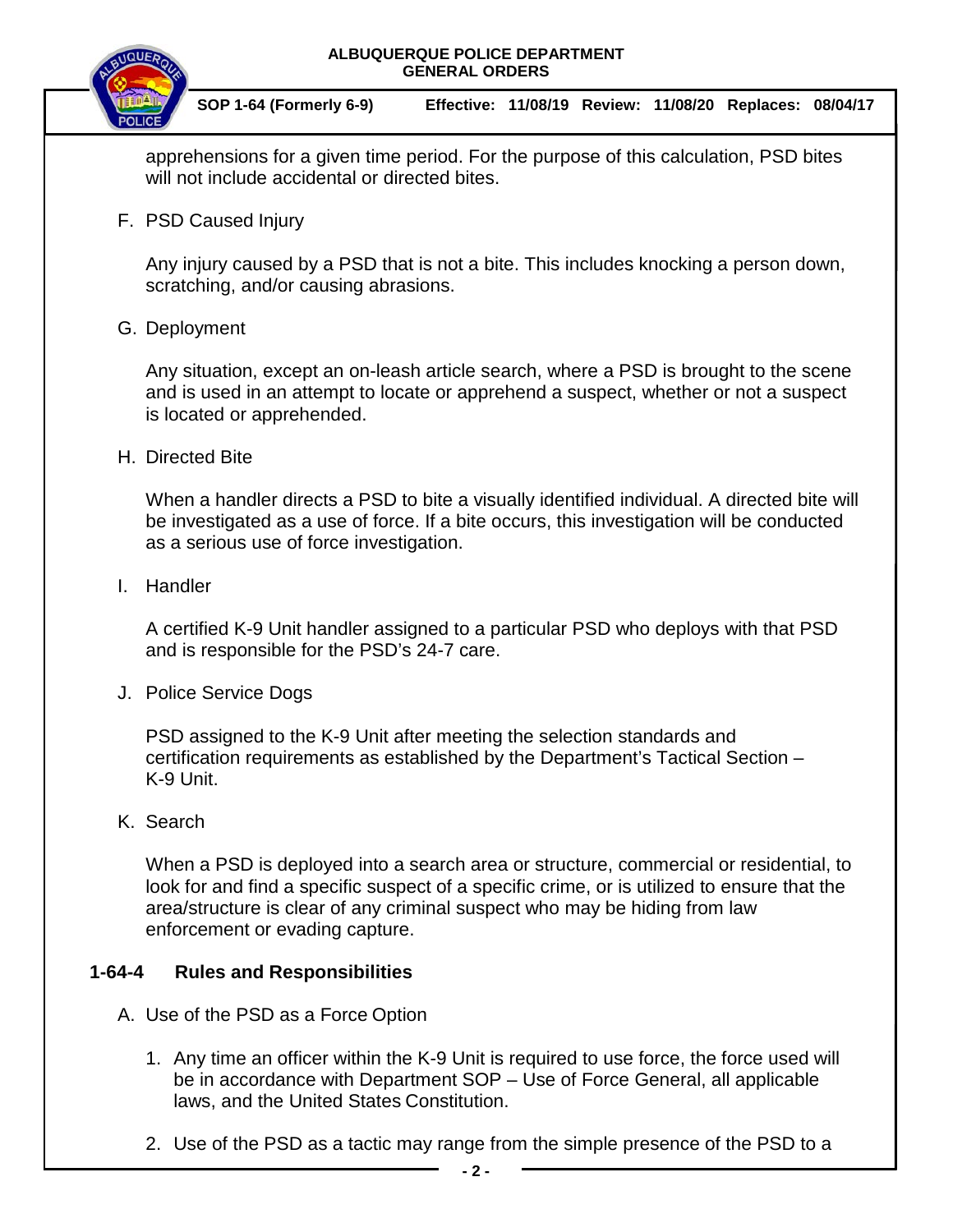

 **SOP 1-64 (Formerly 6-9) Effective: 11/08/19 Review: 11/08/20 Replaces: 08/04/17**

less lethal force option. A handler may not deploy his or her PSD merely because it is an available option. As a use of force option, the deployment of a PSD must be objectively reasonable given the facts and circumstances confronting the handler and consistent with SOP – Use of Force – General. A handler using a PSD as a use of force must use the minimum amount of force that is reasonable, necessary, and proportional based on the totality of the circumstances confronting the officer in order to bring about a lawful objective. Handlers should consider the reasonableness of other use-of-force options before deploying the PSD. Based upon the totality of the circumstances, the handler will have the discretion of deploying the PSD with or without a muzzle or on or off-lead. Before deploying the PSD, the handler must evaluate the following factors, taking into consideration the safety of civilians, officers, and the suspect or individual:

- a. The severity of the crime(s) at issue;
- b. Whether the suspect poses an immediate threat to the safety of the officers or others;
- c. Whether the suspect is actively resisting arrest or attempting to evade arrest by flight; and
- d. All other factors that must be considered pursuant to SOP Use of Force General.
- 3. It is the policy of the Department to allow the deployment of PSDs in the following circumstances:
	- a. To apprehend violent felony individuals;
	- b. To apprehend individuals who pose an immediate threat to the safety of the officers or others;
	- c. For officer safety, to conduct searches for felony individuals where the individual has concealed themselves from law enforcement; and
	- d. To locate a misdemeanor individual where the K-9 Unit Sergeant has approved a search with a muzzled PSD.
- 4. PSDs should not be deployed against an individual known by the officers to be pregnant, less than fourteen (14) years old, or over seventy (70) years old unless the officers can articulate exceptional circumstances justifying the deployment.
- 5. Violating this policy will subject the handler to disciplinary action.
- B. Warnings
	- 1. When a PSD is used to locate an individual, the handler will give three loud and clear verbal warnings before releasing the PSD. If officers believe the individual may be Spanish-speaking, they will make reasonable attempts to provide the warning in Spanish as well. The warning will give notice that the handler will release a PSD and that the PSD will probably bite the suspect.
	- 2. Under certain circumstances, a warning or multiple warnings may be dangerous or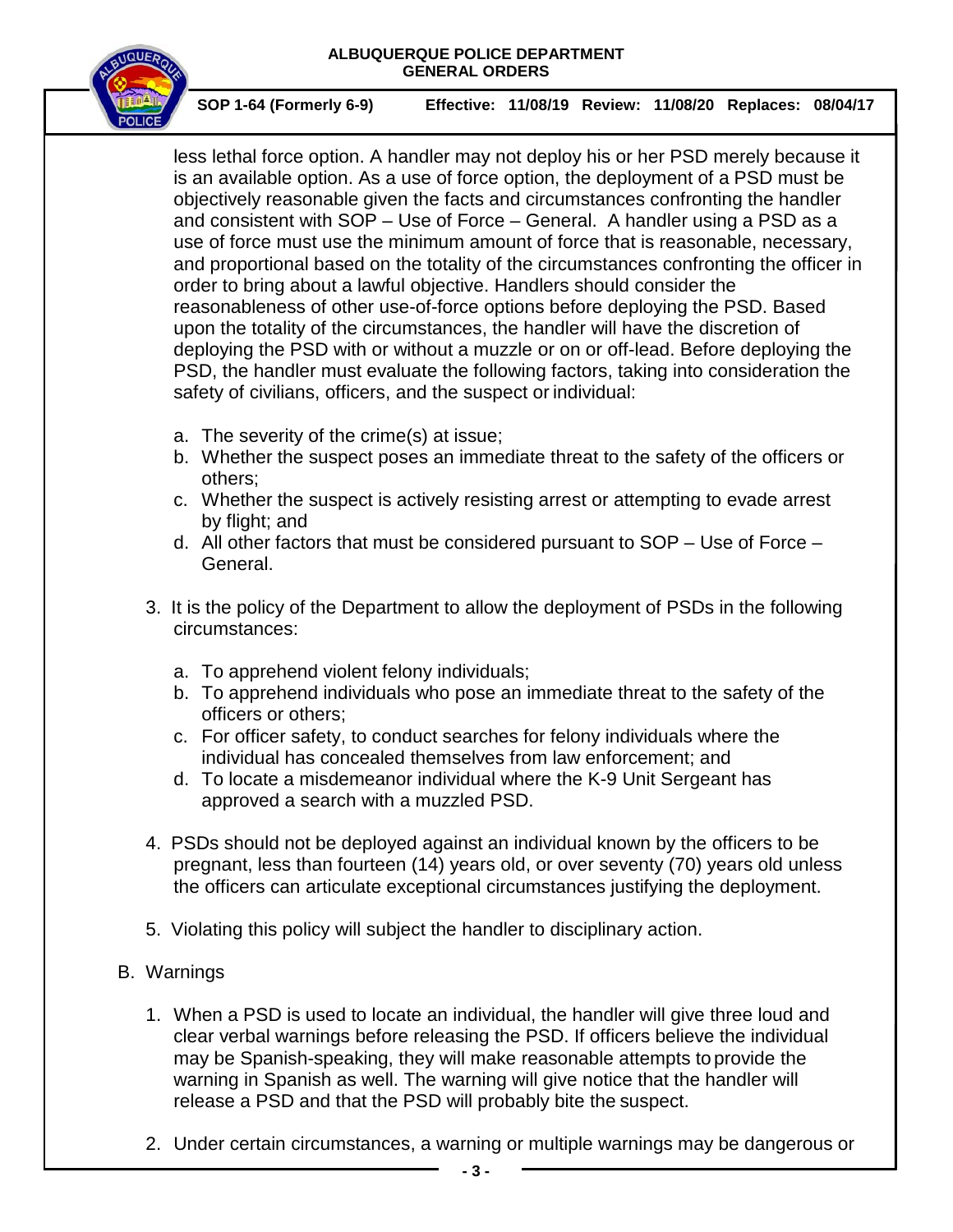

 **SOP 1-64 (Formerly 6-9) Effective: 11/08/19 Review: 11/08/20 Replaces: 08/04/17**

futile. Thus, a handler is not required to give a warning prior to a PSD deployment if a difficult or dangerous situation develops so quickly that the handler has no reasonable time or opportunity to do so. When a warning is not given in this circumstance, the handler shall document the specific facts in his or her written report to explain the omission.

- C. Operational Control and Conflict of Orders
	- 1. The K-9 Unit Sergeant will assume operational control of any situation requiring deployment of the PSDs, unless the purpose of the deployment is to safely search and clear a building the handler believes is empty, in which case a supervisor is not required. In the absence of the K-9 Unit Sergeant, a Tactical Section Supervisor will be contacted to assume control.
	- 2. If the K-9 Unit Sergeant is not present and another supervisor asks a handler to deploy his PSD in a manner the handler believes is inappropriate, the handler will explain the concerns to the supervisor. If the supervisor allows the order to stand, the handler will do his best to comply with the order. The supervisor issuing the order assumes responsibility for the decision. The handler and supervisor will each complete a supplemental report detailing this discussion and decision.
	- 3. However, under no circumstance will a handler comply with an illegal order or one that violates the civil rights of any individual, particularly prohibitions against excessive force.
	- 4. If a handler is participating in a full tactical activation, the Tactical Commander or designee will have the authority to deploy a PSD.
- D. Documentation of Injuries Resulting from Use of a PSD
	- 1. Personnel shall immediately report any bite or PSD-caused injury to an individual or officer to the K-9 Unit Sergeant. The K-9 Unit Sergeant will respond to the scene, conduct an initial post-apprehension deployment investigation, and provide necessary information to the Internal Affairs Force Division (IAFD) for consideration in their investigation of the incident.
	- 2. A bite by a PSD is considered a use of force and shall be investigated by the K-9 Sergeant and the IAFD. An accidental bite shall not be considered a use of force. The investigation of an accidental bite shall be conducted by the K-9 Sergeant.
	- 3. Whenever an individual sustains a PSD bite, the handler or K-9 Sergeant shall immediately contact a Department dispatcher to request Emergency Medical Services (EMS) response. If EMS determines that additional medical attention is required, the individual shall be transported to a medical facility for treatment.
- E. K-9 Unit Equipment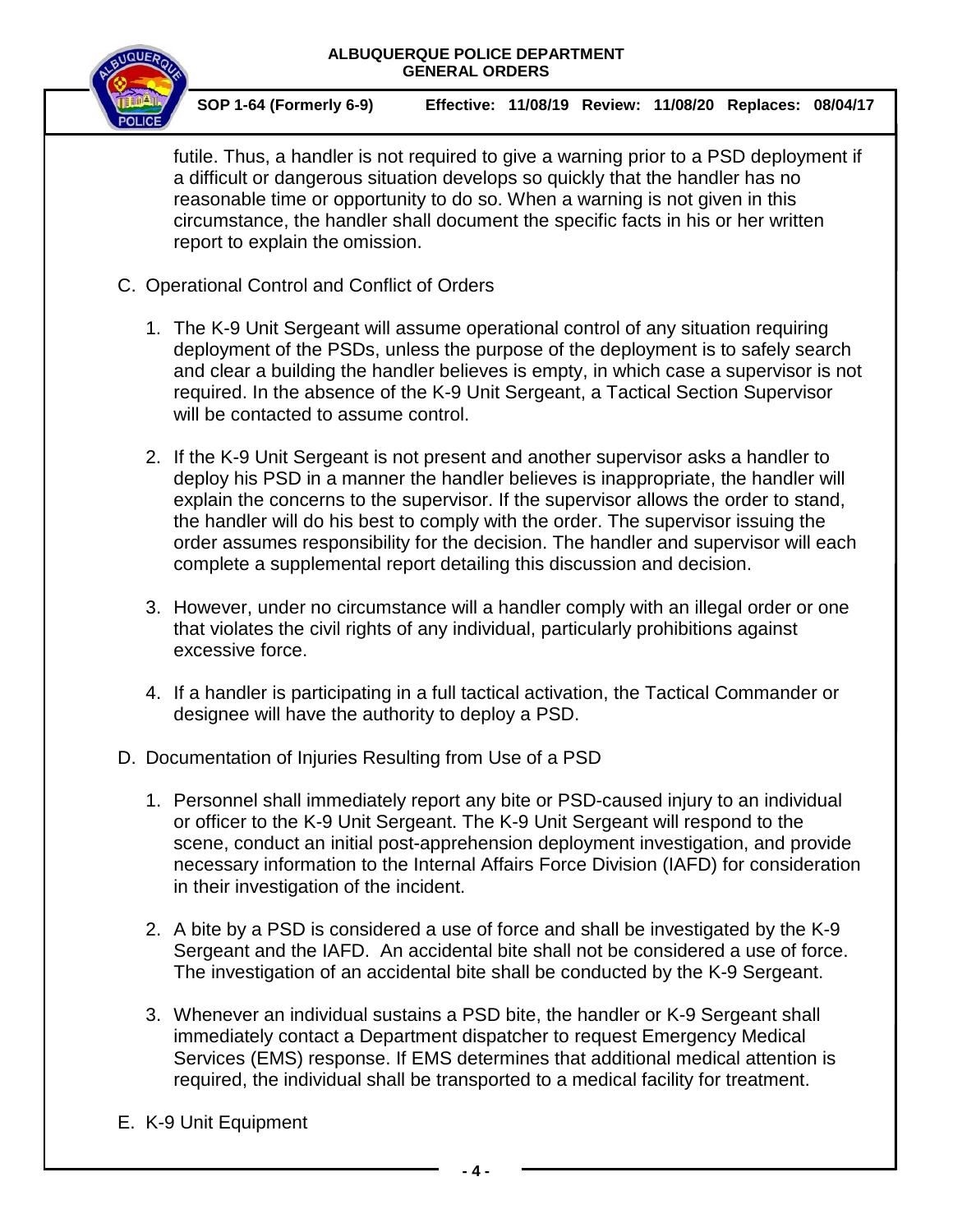

 **SOP 1-64 (Formerly 6-9) Effective: 11/08/19 Review: 11/08/20 Replaces: 08/04/17**

- 1. Handlers will maintain all equipment issued by the K-9 Unit, including on-body recording devices (OBRD) for officers. Equipment that requires repair will be reported as soon as practicable to the K-9 Unit Sergeant.
- 2. Specialized weapons issued to handlers shall be carried at all times. Handlers shall be qualified in their use in accordance with SWAT Unit requirements as set forth in SOP - Specialized Tactical Units and in accordance with Department standards set forth in SOP - Firearms and Ammunition Authorization.
- F. Training and Handler Team Certifications
	- 1. Training will be conducted by the K-9 Unit weekly.
	- 2. All training will be conducted in accordance with the guidelines, training practices, and safety measures of the approved Department trainer and/or K-9 Sergeant.
	- 3. The K-9 Unit Sergeant will be responsible for coordinating proper training for each handler and PSD.
	- 4. The K-9 Unit will contract with a professional trainer regarding selection and training of PSDs. The K-9 Unit's professional trainer will guide the teams to their highest level of ability.
		- a. The professional trainer will evaluate each PSD to determine any performance concerns. The trainer will make any training and performance recommendations to the K-9 Unit Sergeant.
		- b. Job duties for the contract professional trainer will be determined by the Tactical Section Commander.
	- 5. Handlers will follow the training directives from the Department trainer and the K-9 Unit Sergeant.
	- 6. All handler/PSD teams shall be certified through the professional trainer. All teams will also complete a secondary certification process.
	- 7. All handlers will assure their PSDs comply with the standards of training set forth in this policy and standards recommended by the professional trainer.
		- a. If for any reason a PSD does not meet the expected standards articulated by the K-9 Unit, the handler must immediately notify the K-9 Unit Sergeant.
		- b. The K-9 Unit Sergeant, together with the Department trainer and professional trainer, will evaluate any deficiencies and determine if the PSD will remain in service while the deficiency is being corrected or be removed from service until the deficiency is corrected.
- G. Records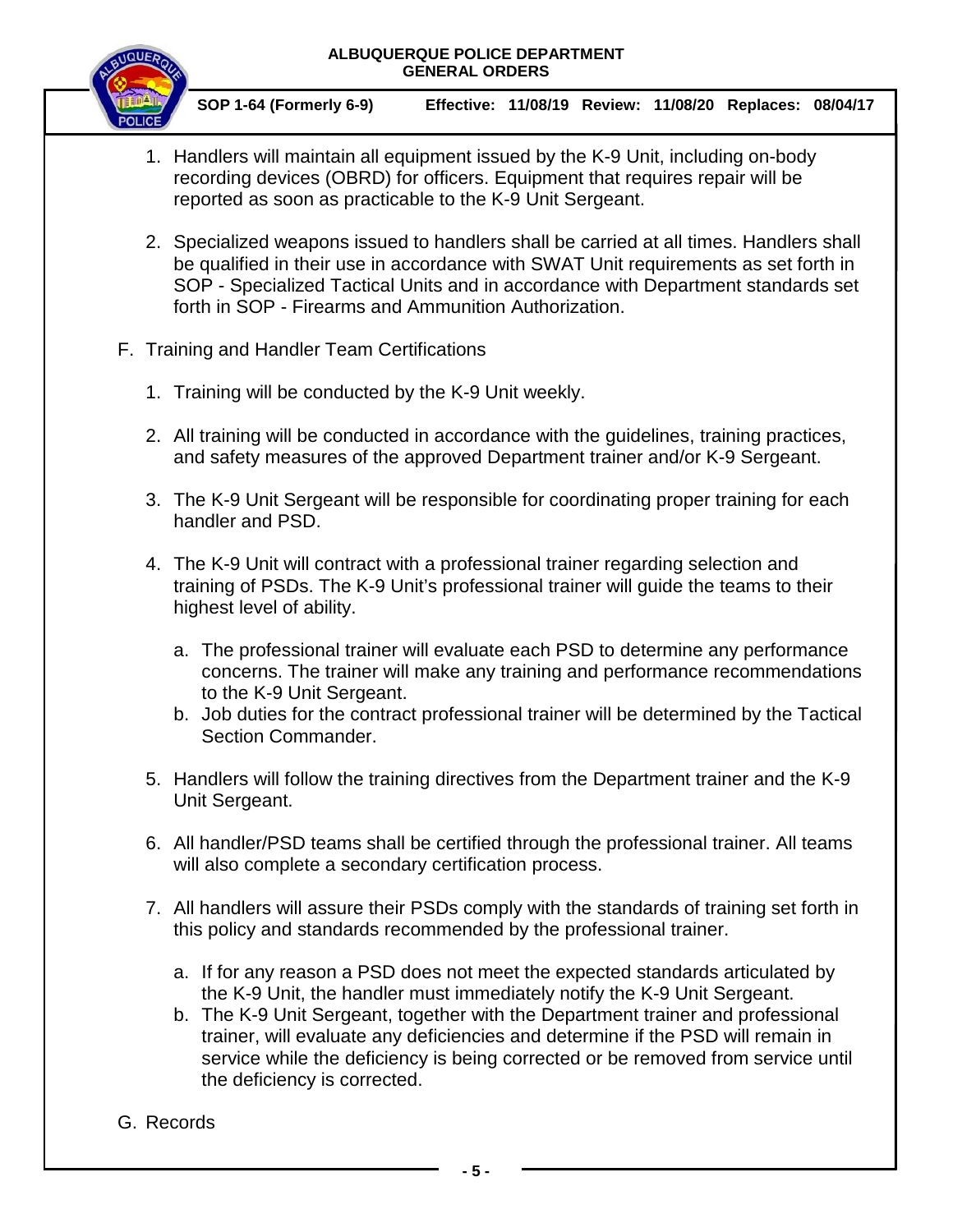

 **SOP 1-64 (Formerly 6-9) Effective: 11/08/19 Review: 11/08/20 Replaces: 08/04/17**

- 1. The K-9 Unit will track and record performance measures of both the handler and the PSD. In addition, deployments will be specifically tracked and archived within other specialized units, as noted below.
	- a. All K-9 deployments will be recorded and archived within the Tactical Section and Internal Affairs Professional Standards (IAPS).
	- b. PSD medical records will be recorded and archived with the contracted unit veterinarian.
	- c. Monthly in-service training and certifications will be recorded and archived with the contracted professional trainer. Copies of in-service training and certifications will also be archived with the K-9 Sergeant.
	- d. Handlers will archive all PSD training, as well as copies of deployment reports resulting in bites and certifications presented to the handler and/or PSD.
	- e. All K-9 deployments resulting in a bite apprehension will be presented to the Force Review Board (FRB) and analyzed to identify potential needs for revision to training, policy, equipment, tactics, and supervision. Accidental bites shall not be presented to the FRB.
- H. Maintenance of the PSD
	- 1. The eighth hour of each eight-hour shift or the last hour and fifteen minutes of a ten-hour shift will be reserved for PSD and equipment upkeep. This reserved time will apply to every working shift, training day, or all types of leave. These guidelines assume that the PSD's assigned handler is caring for the PSD, not another handler or boarder. The total allotted time for this maintenance will not exceed five hours in a pay period week or forty-three minutes per day in a seven- day period. This time will be allotted for the daily upkeep of the PSD and will include the handler's regular days off. This time may also be used for picking up dog food and routine visits to the veterinarian.
		- a. No compensation beyond the time allowed will be authorized, unless approved in advance by the K-9 Unit Sergeant.
	- 2. The K-9 Unit Sergeant and the contracted veterinarian will instruct handlers on proper methods of PSD health. Twice a year the contracted veterinarian will examine all PSDs to ensure their state of health and to give them their annual shots.
		- a. If the PSD shows signs of illness, the handler will call the contracted veterinarian or take the PSD to the contracted veterinarian as soon as practicable.
		- b. If the PSD is injured, the PSD will be treated as soon as possible, either by the contracted veterinarian or at the Emergency Animal Clinic.
		- c. In either case, the K-9 Unit Sergeant will be notified immediately.
- I. Working Hours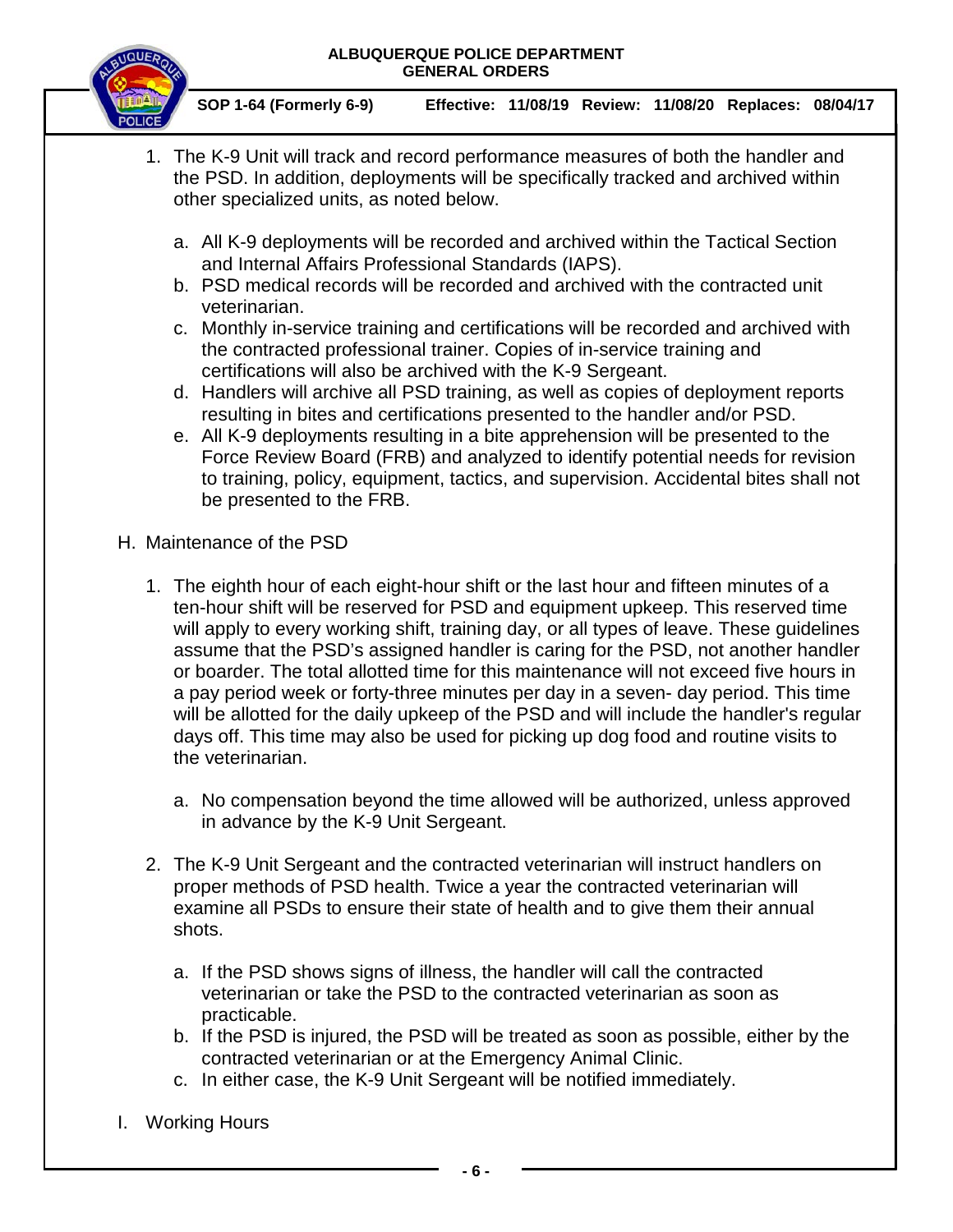

 **SOP 1-64 (Formerly 6-9) Effective: 11/08/19 Review: 11/08/20 Replaces: 08/04/17**

- 1. Handlers will normally work an eight- or ten-hour shift. The Tactical Section Commander will determine hours and days off.
	- a. Handlers are expected to be available for duty at all times should the need arise.
	- b. Hours of assignment, vacation, and days off will be determined by the needs for service and support.
- 2. Handlers are also subject to SWAT Unit call outs.

## J. Call-Outs

- 1. Responding to call outs will be one of the handlers' responsibilities. Handlers will be subject to call out on a twenty-four hour, 365 day basis.
	- a. The K-9 Unit on-call schedule will be issued every other month; it will identify primary and secondary on-call teams. The schedule will be modified by the K-9 Unit Sergeant only as needed to accommodate unforeseen schedule changes and overtime issues. The Tactical Commander will receive a copy of the K-9 Unit on-call schedule.
	- b. The Communications Supervisor will call the primary handler when a Sergeant or higher ranking officer requests K-9 assistance.
	- c. The K-9 Unit Sergeant or designee must approve all requests for mutual aid and any special requests. When deploying for mutual aid requests, Department policies, procedures, and guidelines for using the PSD and use of force will be followed by the handler, not those of the non-Department agency.
- 2. The K-9 Unit Sergeant or designee will be notified of all incidents involving a barricaded subject, area searches, or large-scale searches that require more than the primary and secondary K-9 teams. The K-9 Unit Sergeant or designee will also be contacted regarding requests from supervisors of specialized units and requests from any non-Department agency.

# K. Vacations

- 1. Vacations will be contingent upon the needs of the Department and the Tactical Section.
- 2. Before going on vacation or other extended leave, the handler will explain to the K-9 Unit Sergeant how the PSD will be properly fed and safely cared for while the Handler will be on vacation.
- L. SWAT Unit Assistance
	- 1. Officers assigned to the K-9 Unit will also be considered SWAT officers. As such, they will be expected to abide by SOP – Specialized Tactical Units. They will be held to all SWAT Team standards, as explained in the SOP. Failure to comply with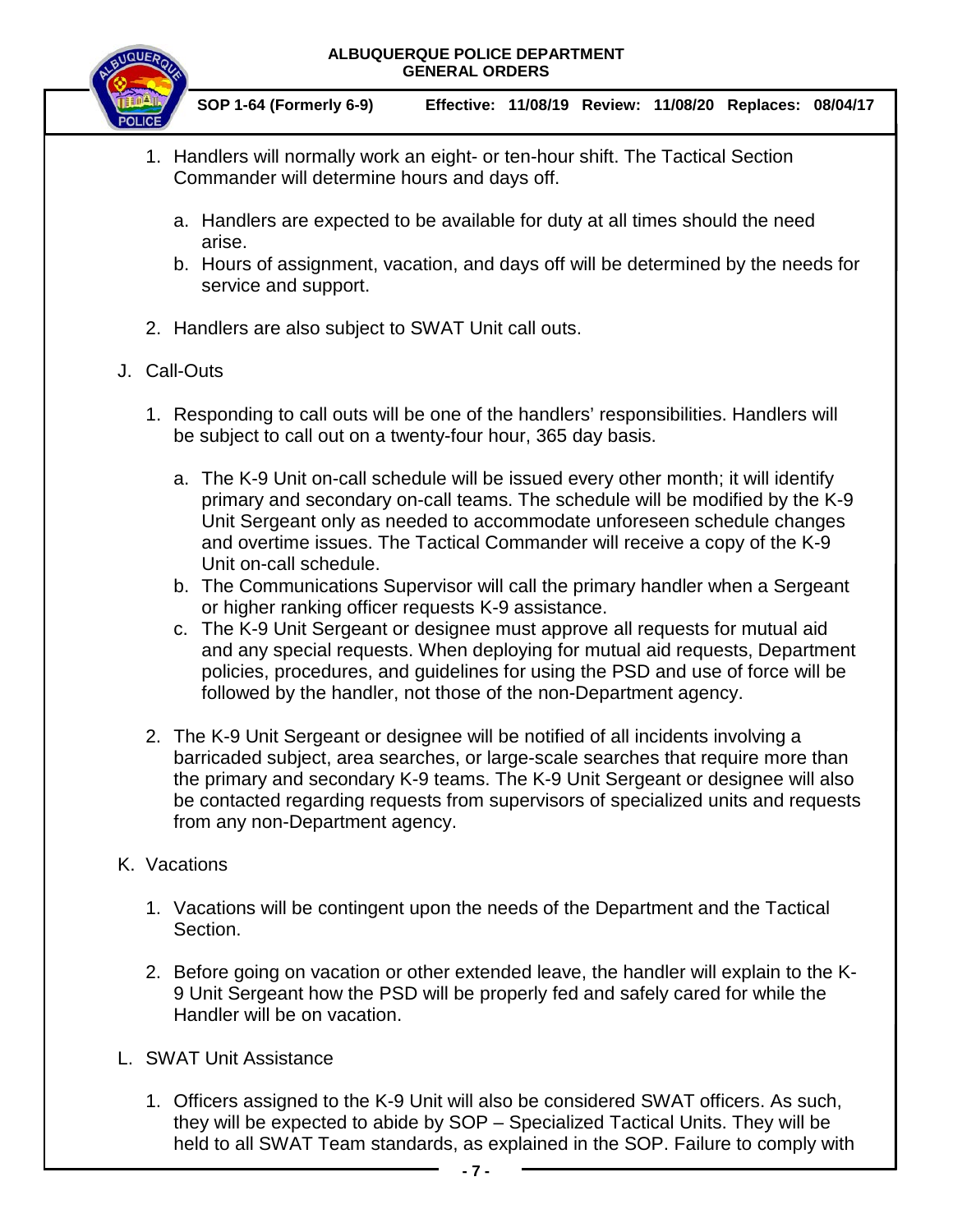

these standards may result in the officer's removal from the K-9 Unit.

- M. General Rules for the K-9 Unit
	- 1. Handlers are responsible for the actions of their PSDs, both on and off leash and at all times.
	- 2. Handlers will not discipline their PSDs in public view.
	- 3. Cruel actions toward the PSDs will not be tolerated and are grounds for disciplinary action.
	- 4. When a handler leaves his or her police unit while the PSD is inside, he or she will ensure the PSD has proper ventilation for the given weather conditions and that the unit is properly secured.
	- 5. Requests for PSD demonstrations or exhibitions will be managed by the K-9 Unit Sergeant.
	- 6. Prior to giving the PSD a "break," the handler will make sure there are no civilians in the immediate area. If conditions do not permit, the handler will keep the PSD on leash during the "break."
	- 7. All K-9 handlers will wear the Department-approved fatigue uniform as their normal duty uniform.
	- 8. PSDs will not be deployed for crowd control

### N. Bite Ratios

- 1. K-9 Officers will track and calculate bite ratios on a monthly basis. Members of the K-9 Unit will provide monthly reports to the IAPS documenting activity and bite ratios. These monthly reports will be forwarded to the K-9 Unit Sergeant for review and aggregated into unit monthly and annual reports. The K-9 Unit Sergeant will review monthly reports to ensure accuracy.
- 2. Each handler's bite ratio will be reviewed by considering activity of the previous six months. If any handler's bite ratio exceeds twenty (20) percent for the preceding six- month period it will be included as an indicator in the PEMS for that handler and will be reviewed by that handler's supervisor. If the entire Unit's bite ratio exceeds that threshold, a meeting with the Division Commander, Tactical Lieutenant, and K-9 Sergeant will take place. They will determine why the 20% threshold was exceeded and document the review.
- O. Annual Retention Review
	- 1. All K-9 Unit Members will be subject to an annual review to ensure they are